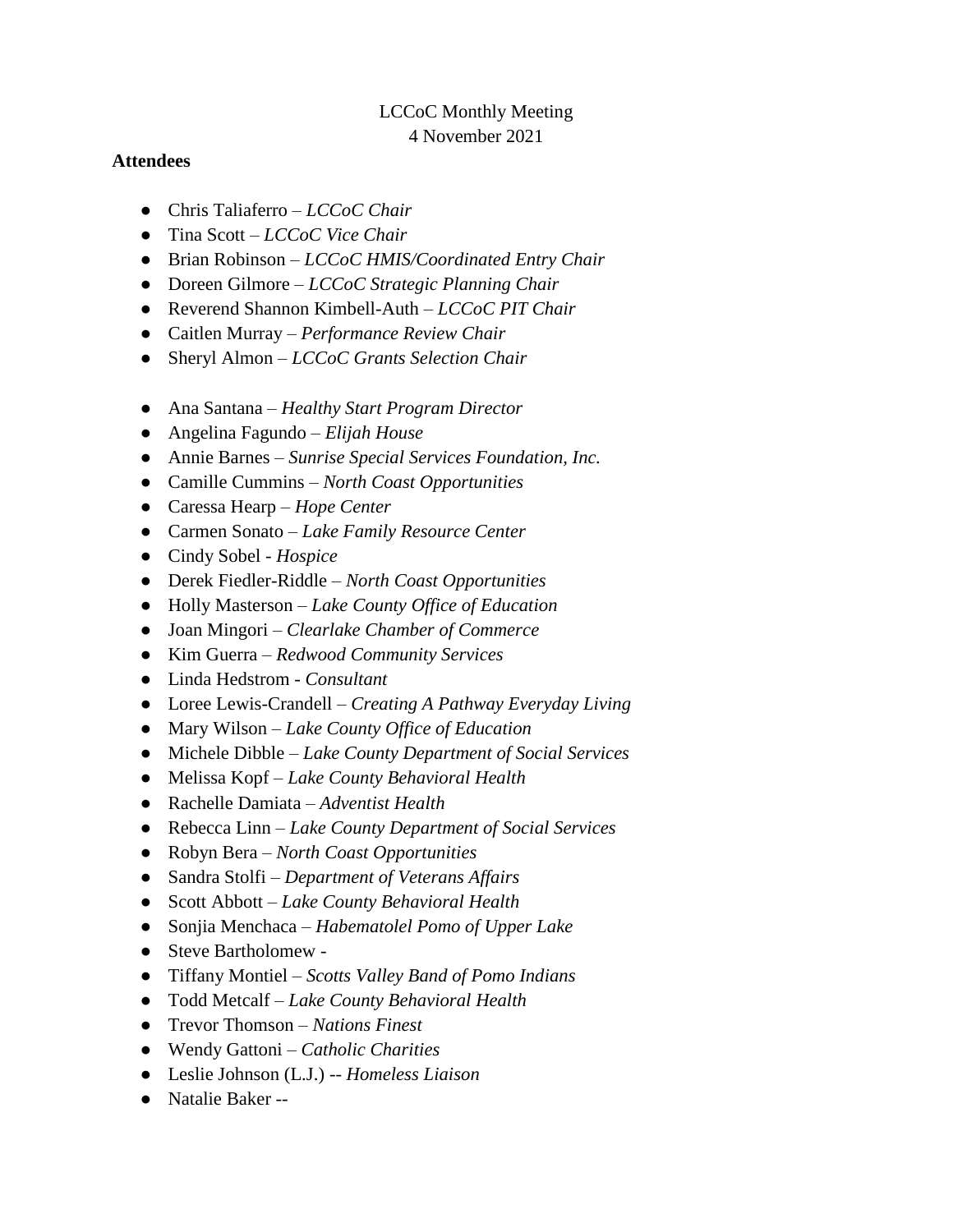## **Call to Order -- 3:00 P.M.**

## **New Membership**

- No new membership applications.
- Revisit voting of Leslie Johnson (L.J.)
	- Carries lived experience of homelessness in Clearlake. Currently at the Restoration Center. Nominated by Pastor Shannon to be the Homeless Liaison.
- Voted in.

## **Motions**

October Meeting Minutes

● Adopted with attendance list amendment.

# **CoC Committee Updates**

## HMIS / Coordinated Entry -- Brian Robison and Teddy Pierce

- Emergency Housing Vouchers (EHV) are being delayed. Currently have 59 referrals, 33 have completed the vulnerability assessment and 25 are ready to be considered.
- First meeting of the Prioritization Committee held, attended by Julian from Home Base.
	- Top three priorities for the vouchers established by the committee are families with childrens, older adults, and people experiencing chronic homelessness.
- Program policies are stalled. Requesting the broader CoC for assistance on drafting proper program policies.
- HMIS report updates include the Data Standards Update and new charts in the form of bar, table and pie charts, breaking down different variables of clients being served.

# Strategic Planning -- Doreen Gilmore

- Worked continuously on Non-Discrimination Section 8 Governing By-Laws, adding the grant committee and grievance policy.
	- Requesting review of revised by-laws prior to approval next month.
- The Community Needs Survey closed October 31, 2021. A total of 96 community members filled out the survey. 33 identified as CoC members, 45 identified as interested community members, 9 potential clients and 9 identified as other.
	- A full report on the data to come soon.
	- Raw data from the survey presented below: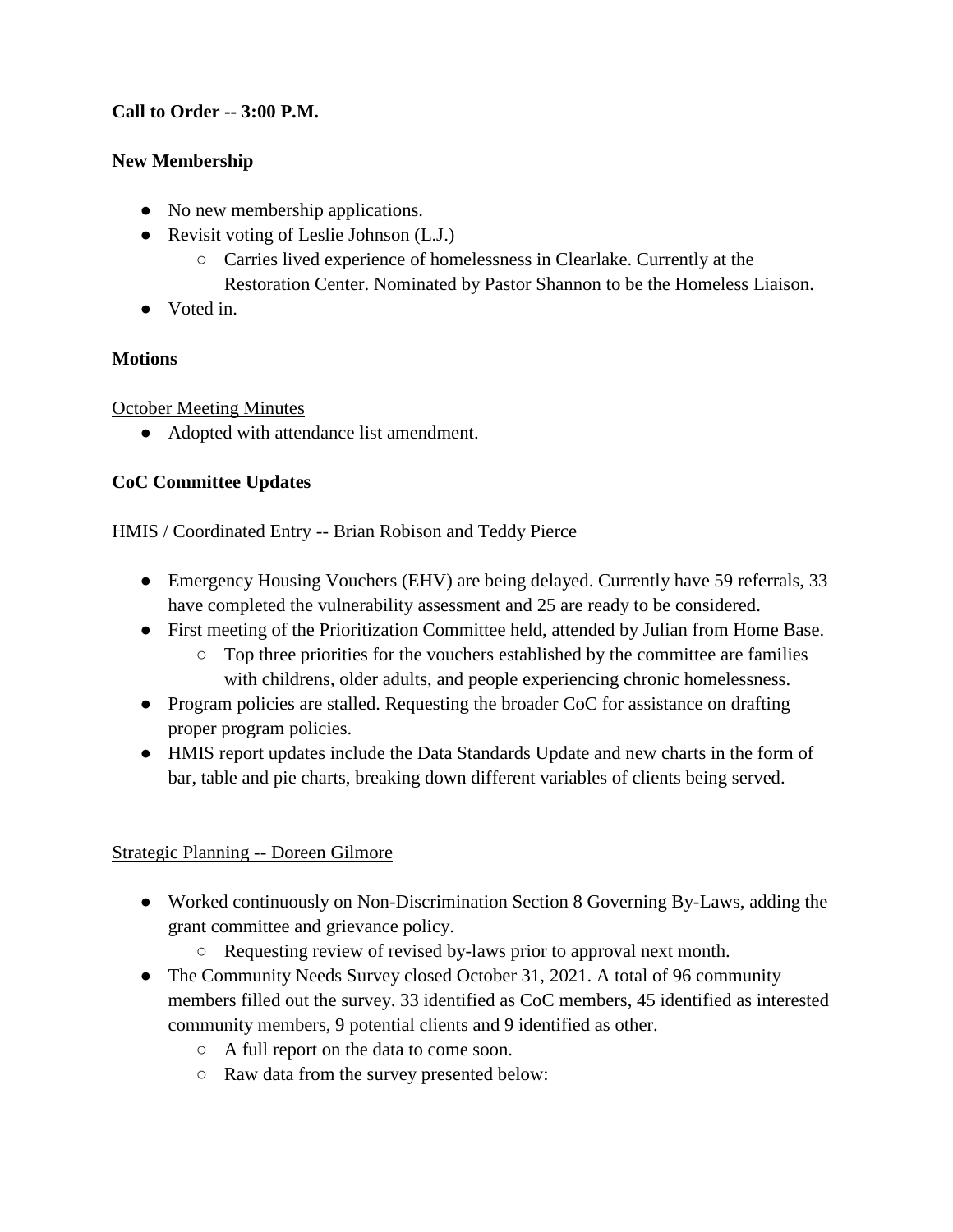| Lake County Continuum of Care Community Survey                             |                |
|----------------------------------------------------------------------------|----------------|
| Question One - Participant Identifier                                      |                |
| LCCoC Member                                                               | 33             |
|                                                                            | 45             |
| Interested Community Member<br>Potential Client                            | 9              |
| Other                                                                      | ۹              |
|                                                                            |                |
| Question Two - Population Priortization Coordinated Entry                  |                |
|                                                                            |                |
| Seniors                                                                    | 12             |
| <b>Transition Aged Youth</b>                                               | 18             |
| <b>Tribal Members</b>                                                      | 5              |
| Families with Older Children                                               | $\overline{2}$ |
| Non-Life Altering Disabilities                                             | 1              |
| Other Ethnic, Race or Gender                                               | 1              |
| Migrant Individuals/Families                                               | 3              |
| Community Members Hard to House                                            | 31             |
| 1 did not answer and 22 had multiple answers - will be calculated seperate |                |
| <b>Question Three - Project Type</b>                                       |                |
| <b>Emergency Shelter</b>                                                   | 12             |
| <b>Transitional Housing</b>                                                | 16             |
| Rapid Rehousing                                                            | 24             |
| Safe Haven                                                                 | 3              |
| Permanent Housing                                                          | 33             |
|                                                                            |                |

### Point In Time -- Rev. Shannon Kimbell Auth

- Last PIT Count meeting worked to confirm the site locations, site and mobile leads.
	- Confirmed sites include: Habematelol Community Center, Kelseyville Sr. Center, Big Oak Peer Center, Woodland College, LaVoz, Clearlake Sr. Center, Lower Lake United Methodist Church, Redwood Community Services.
	- Sites remain unconfirmed for Lucerne and Nice.
	- Requesting site leads for Lucerne and Nice. Annie Barnes volunteers to work with Yvonne as site leads.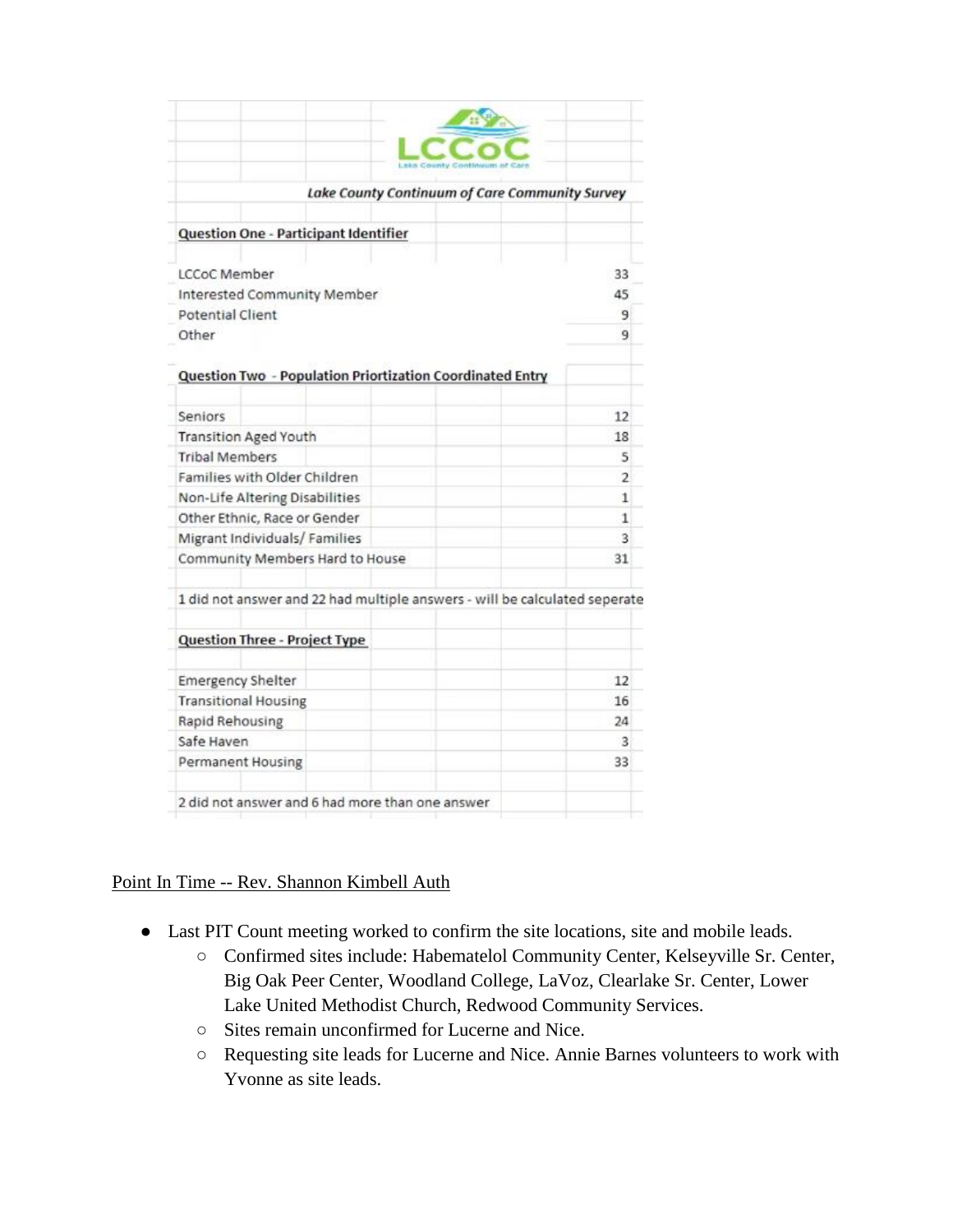- Update on incentive bags: Hope Rising taking lead and organizing the process of collaborating with partners and securing items for bags. Goal is 600 bags.
- Presentation on Miracle Messages next week open to interested members.
- Next PIT Count is January 27, 2022.

### Interfaith -- Debra Fielder

• Not present.

### Grant Selection -- Sheryl Almon

- Scored the first HUD grant going outside of the organization on domestic violence was awarded to Sunrise Special Services.
- Grant titled HHRP for emergency shelter with \$232,500 worth of funds closing November 8th, 2021. Encourage folks to apply.
- Those applying for grants interested in learning more about how they are scored, reach out to Sheryl, Scott or Melissa.

#### Performance Review -- Caitlen Murray

- First meeting completed October 21st, 2021, where identifying objectives was discussed. Utilizing a toolkit designed to support CoC to become more outcome oriented and data informed.
- Aiming to be at the "design and implement improvement strategies" portion of the performance analysis and improvement process by December.

#### **New Business / Organizational Announcements**

- Scott Abbott states they are applying for a federal HUD grant. Melissa Kopf adds that areas for improvement are coming to light as they begin to apply. Those include policies and procedures, creating MOUs between CoCs and agencies to formalize those relationships, and creating trainings throughout the year on equity, discrimination, housing and so forth. She emphasizes the CoC has come a long way in progress.
	- There is a page on the CoC website to learn more about the HUD grant.